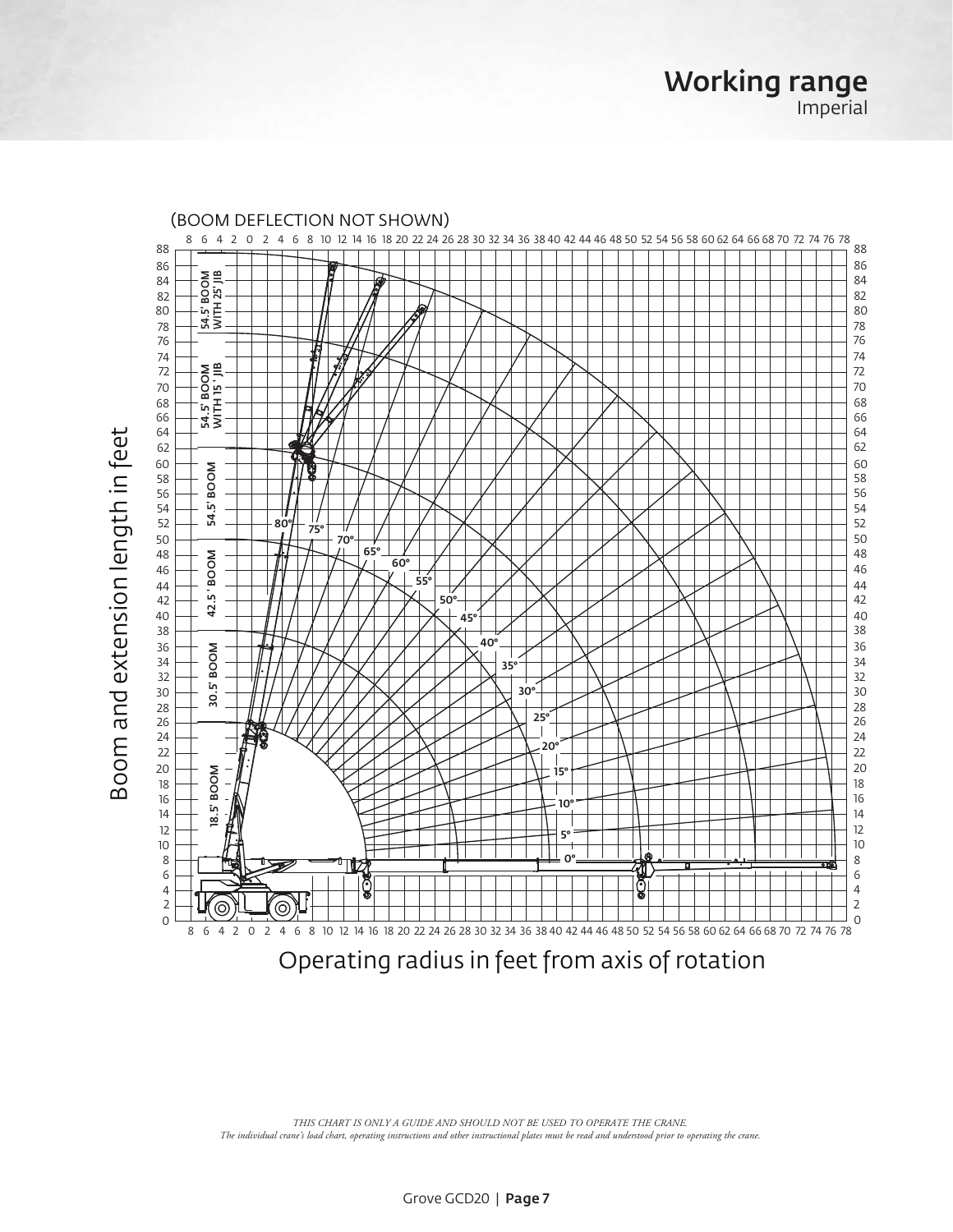Imperial





 $\bigotimes_{\mathbf{S}}$  Pounds -ON OUTRIGGERS FULLY RETRACTED OVER FRONT/REAR (± 15° defined arc)

| Radius  | Main Boom Length in Feet |                                      |                  |                  |  |  |  |  |
|---------|--------------------------|--------------------------------------|------------------|------------------|--|--|--|--|
| in Feet | 18.5                     | 30.5                                 | 42.5             | 54.5             |  |  |  |  |
| 6       | 40,000<br>(65)           | 24,000<br>(75.5)                     |                  |                  |  |  |  |  |
| 8       | 33,850<br>(57.5)         | 24,000<br>(71.5)                     | 23,650<br>(77.5) |                  |  |  |  |  |
| 10      | 30,100<br>(49.5)         | 24,000<br>(67.5)                     | 21,550<br>(75)   | 16,800<br>(79)   |  |  |  |  |
| 12      | 26,950<br>(39.5)         | 24,000<br>(63)                       | 19,850<br>(72)   | 15,350<br>(77)   |  |  |  |  |
| 14      | 23.550<br>(25.5)         | 24,000<br>(58.5)                     | 18.050<br>(69)   | 14,100<br>(74.5) |  |  |  |  |
| 15      | 18,900<br>(0)            | 22,500<br>(56.5)                     | 17,250<br>(67.5) | 13,500<br>(73.5) |  |  |  |  |
| 16      |                          | 21,000<br>(54)                       | 16,550<br>(66)   | 13,000<br>(72.5) |  |  |  |  |
| 18      |                          | 18,450<br>(49)                       | 15,250<br>(63)   | 12,100<br>(70)   |  |  |  |  |
| 20      |                          | 16,300<br>(43.5)                     | 14,250<br>(60)   | 11,250<br>(68)   |  |  |  |  |
| 22      |                          | 14,150<br>(37)                       | 13,300<br>(56.5) | 10,550<br>(65.5) |  |  |  |  |
| 24      |                          | 12,250<br>(29.5)                     | 12,200<br>(53)   | 9940<br>(63)     |  |  |  |  |
| 26      |                          | 10,700<br>(19)                       | 10,750<br>(49.5) | 9380<br>(60.5)   |  |  |  |  |
| 27      |                          | 10,050<br>(0)                        | 10,150<br>(47.5) | 9120<br>(59.5)   |  |  |  |  |
| 28      |                          |                                      | 9600<br>(45.5)   | 8880<br>(58)     |  |  |  |  |
| 30      |                          |                                      | 8620<br>(41.5)   | 8430<br>(55.5)   |  |  |  |  |
| 32      |                          |                                      | 7790<br>(37)     | 8020<br>(53)     |  |  |  |  |
| 34      |                          |                                      | 7090<br>(31.5)   | 7300<br>(50)     |  |  |  |  |
| 36      |                          |                                      | 6470<br>(25)     | 6680<br>(47)     |  |  |  |  |
| 38      |                          |                                      | 5920<br>(16)     | 6130<br>(44)     |  |  |  |  |
| 39      |                          |                                      | 5680<br>(0)      | 5890<br>(42.5)   |  |  |  |  |
| 40      |                          |                                      |                  | 5650<br>(40.5)   |  |  |  |  |
| 42      |                          |                                      |                  | 5230<br>(37)     |  |  |  |  |
| 44      |                          |                                      |                  | 4850<br>(33)     |  |  |  |  |
| 46      |                          |                                      |                  | 4500<br>(28.5)   |  |  |  |  |
| 48      |                          |                                      |                  | 4180<br>(23)     |  |  |  |  |
| 51      |                          |                                      |                  | 3760<br>(0)      |  |  |  |  |
|         |                          | NOTE: () Boom angles are in degrees. |                  | 80090205         |  |  |  |  |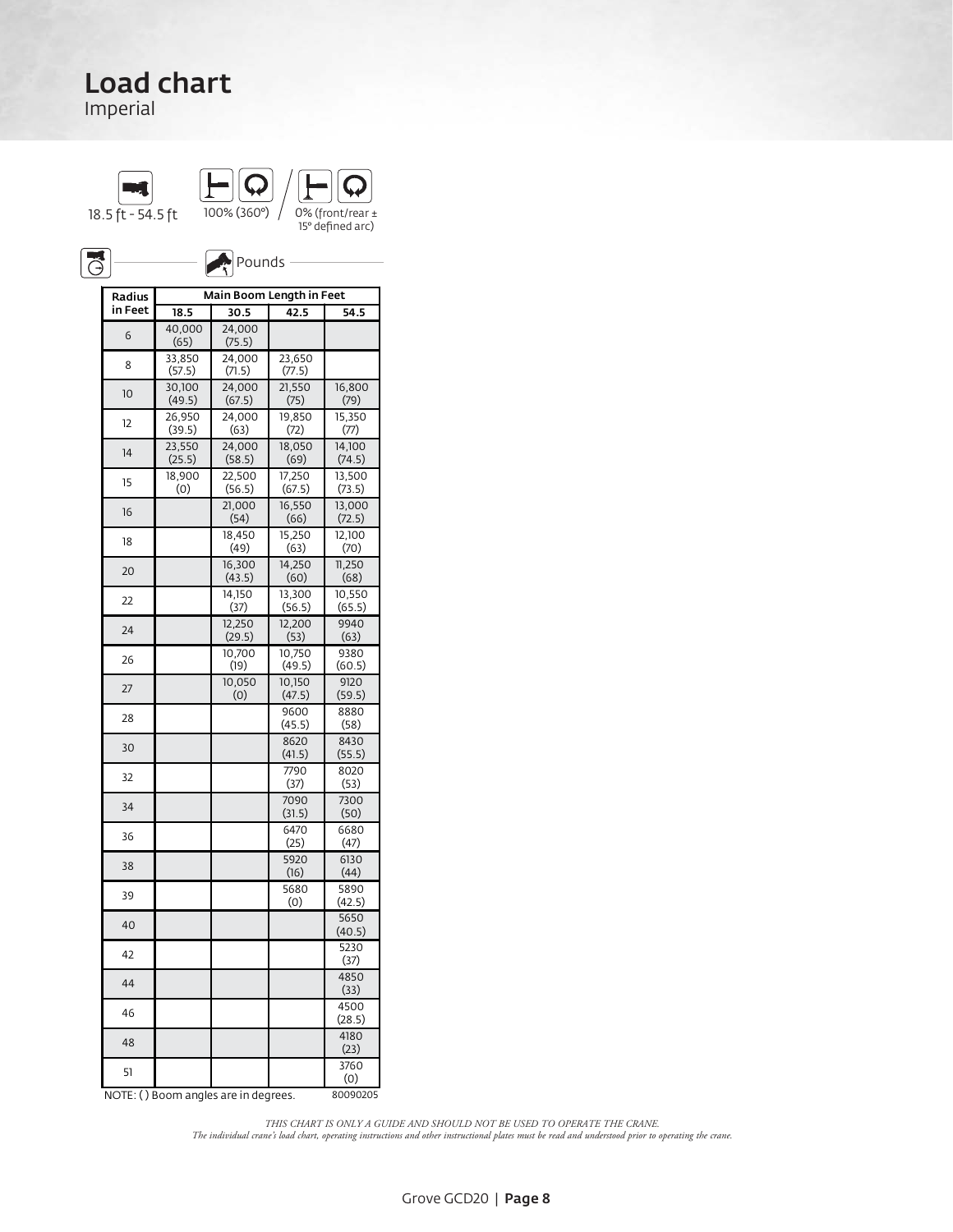

 $-1$  FOR  $\mathcal{Q}$  for  $\mathcal{Q}$  for  $\mathcal{Q}$  for  $\mathcal{Q}$  for  $\mathcal{Q}$  for  $\mathcal{Q}$  for  $\mathcal{Q}$  for  $\mathcal{Q}$  for  $\mathcal{Q}$  for  $\mathcal{Q}$  for  $\mathcal{Q}$  for  $\mathcal{Q}$  for  $\mathcal{Q}$  for  $\mathcal{Q}$  for  $\mathcal{Q}$  for  $\mathcal{Q}$  for  $\mathcal$  $\overline{O\%}$  360°

 $\overline{G}$ 

| Main                        | 0° OFFSET                  |                            |                            | 15° OFFSET                 | 30° OFFSET      |
|-----------------------------|----------------------------|----------------------------|----------------------------|----------------------------|-----------------|
| <b>Boom</b><br>Angle<br>(°) | To 42.5'<br>boom<br>length | To 54.5'<br>boom<br>length | To 42.5'<br>boom<br>length | To 54.5'<br>boom<br>length | Any boom length |
| 75                          | 9300                       | 6500                       | 7400                       | 5650                       | 3500            |
| 70                          | 8550                       | 6100                       | 6950                       | 4350                       | 2800            |
| 65                          | 7950                       | 6100                       | 6500                       | 3800                       | 2350            |
| 60                          | 7400                       | 5650                       | 5350                       | 3500                       | 2150            |
| 55                          | 6950                       | 4350                       | 4550                       | 2800                       | 1900            |
| 50                          | 6500                       | 3800                       | 4050                       | 2350                       | 1750            |
| 45                          | 5350                       | 3500                       | 3450                       | 2150                       | 1670            |
| 40                          | 4550                       | 2800                       | 3300                       | 1900                       | 1550            |
| 35                          | 4050                       | 2350                       | 3150                       | 1750                       |                 |
| 30                          | 3450                       | 2150                       | 3000                       | 1670                       |                 |
| 25                          | 3300                       | 1900                       | 2800                       | 1550                       |                 |
| 20                          | 3150                       | 1750                       |                            |                            |                 |
| 15                          | 3000                       | 1670                       |                            |                            |                 |
| 10                          | 2800                       | 1550                       |                            |                            |                 |

Pounds

80090207

NOTES:

1. 15 ft boom extension may be used for single line lifting service only.

2. WARNING: Operation of this machine with heavier loads than the capacities listed is strictly prohibited. Machine tipping with boom extension occurs rapidly and without advance warning.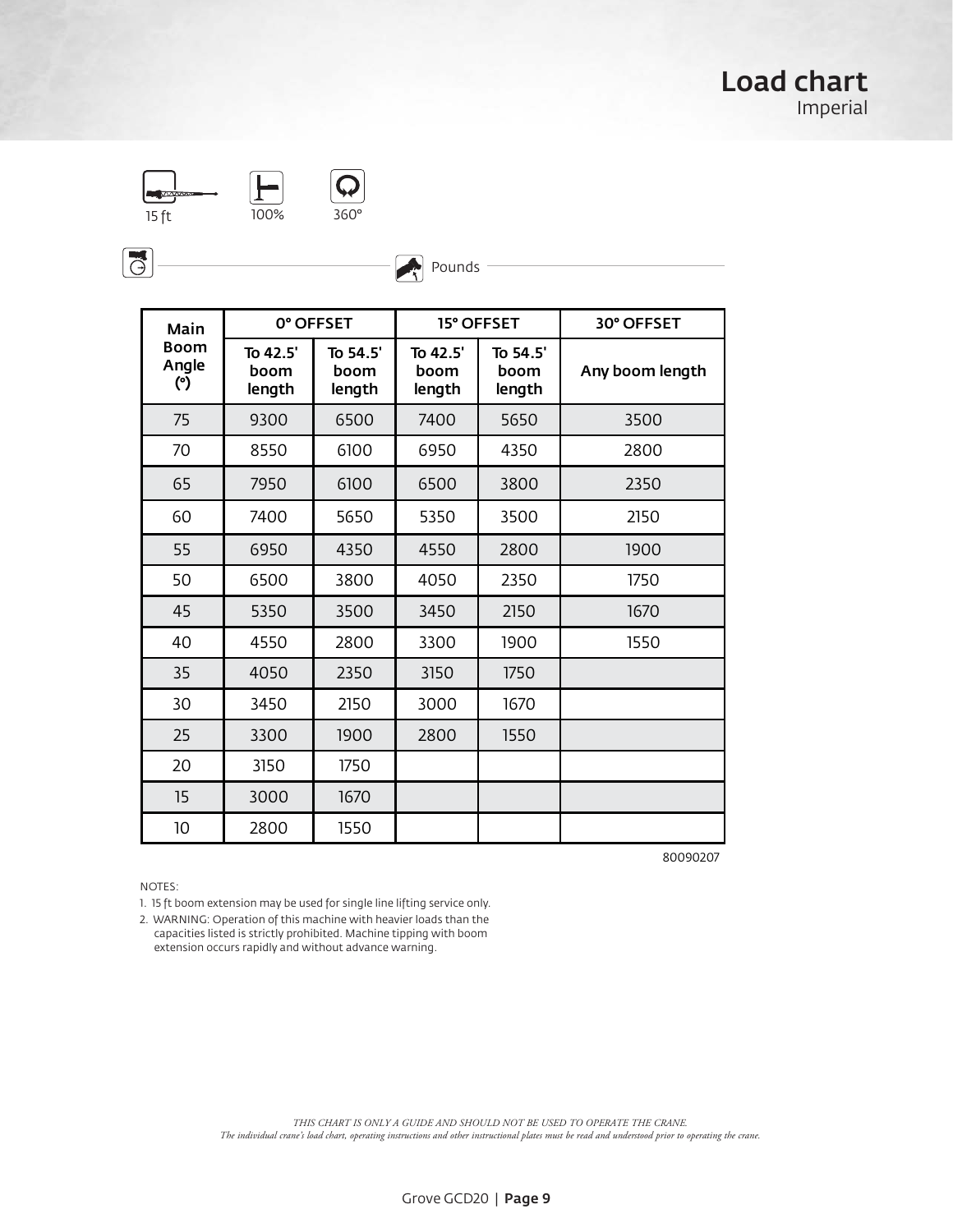Imperial

15 ft - 25 ft 100% 360



 $\sqrt{6}$ 

|                     | <b>15 FT LENGTH</b>       |                            |                            |                            |                             |                            |                            | <b>25 FT LENGTH</b>        |                            |                             |
|---------------------|---------------------------|----------------------------|----------------------------|----------------------------|-----------------------------|----------------------------|----------------------------|----------------------------|----------------------------|-----------------------------|
| Main<br><b>Boom</b> |                           | 0°<br><b>OFFSET</b>        | 15°                        | <b>OFFSET</b>              | $30^\circ$<br><b>OFFSET</b> |                            | 0°<br><b>OFFSET</b>        | 15°                        | <b>OFFSET</b>              | $30^\circ$<br><b>OFFSET</b> |
| Angle<br>(°)        | To 42.5<br>boom<br>length | To 54.5'<br>boom<br>length | To 42.5'<br>boom<br>length | To 54.5'<br>boom<br>length | Any<br>boom<br>length       | To 42.5'<br>boom<br>length | To 54.5'<br>boom<br>length | To 42.5'<br>boom<br>length | To 54.5'<br>boom<br>length | Any<br>boom<br>length       |
| 80                  | 8500                      | 8550                       | 5100                       | 4770                       | 3060                        | 5830                       | 5800                       | 3710                       | 3460                       | 2200                        |
| 75                  | 6990                      | 6650                       | 4400                       | 4100                       | 2640                        | 5120                       | 4860                       | 3190                       | 2970                       | 1890                        |
| 70                  | 5940                      | 5580                       | 3790                       | 3540                       | 2290                        | 4330                       | 4070                       | 2740                       | 2560                       | 1630                        |
| 65                  | 5100                      | 4770                       | 3270                       | 3060                       | 1990                        | 3710                       | 3460                       | 2350                       | 2200                       | 1410                        |
| 60                  | 4400                      | 4100                       | 2810                       | 2640                       | 1750                        | 3190                       | 2970                       | 2020                       | 1890                       | 1230                        |
| 55                  | 3790                      | 3540                       | 2420                       | 2290                       | 1560                        | 2740                       | 2560                       | 1730                       | 1630                       | 1090                        |
| 50                  | 3270                      | 3060                       | 2090                       | 1990                       | 1430                        | 2350                       | 2200                       | 1480                       | 1410                       | 990                         |
| 45                  | 2810                      | 2640                       | 1830                       | 1750                       | 1370                        | 2020                       | 1890                       | 1290                       | 1230                       | 950                         |
| 40                  | 2420                      | 2290                       | 1630                       | 1560                       | 1370                        | 1730                       | 1630                       | 1140                       | 1090                       | 950                         |
| 35                  | 2090                      | 1990                       | 1490                       | 1430                       | 1280                        | 1480                       | 1410                       | 1040                       | 990                        | 900                         |
| 30                  | 1830                      | 1750                       | 1440                       | 1370                       | 1250                        | 1290                       | 1230                       | 1000                       | 950                        | 800                         |
| 25                  | 1630                      | 1560                       | 1440                       | 1370                       |                             | 1140                       | 1090                       | 1000                       | 950                        |                             |
| 20                  | 1490                      | 1430                       | 1440                       | 1280                       |                             | 1040                       | 990                        | 900                        | 900                        |                             |
| 15                  | 1440                      | 1370                       | 1250                       | 1250                       |                             | 1000                       | 950                        | 800                        | 800                        |                             |
| 10                  | 1440                      | 1370                       |                            |                            |                             | 1000                       | 950                        |                            |                            |                             |
| 5                   | 1440                      | 1280                       |                            |                            |                             | 900                        | 900                        |                            |                            |                             |
| $\mathbf 0$         | 1250                      | 1250                       |                            |                            |                             | 800                        | 800                        |                            |                            |                             |

Pounds

80090208

NOTES:

1. 15 ft - 25 ft boom extension may be used for single line lifting service only.

2. WARNING: Operation of this machine with heavier loads than the capacities listed is strictly prohibited. Machine tipping with boom extension occurs rapidly and without advance warning.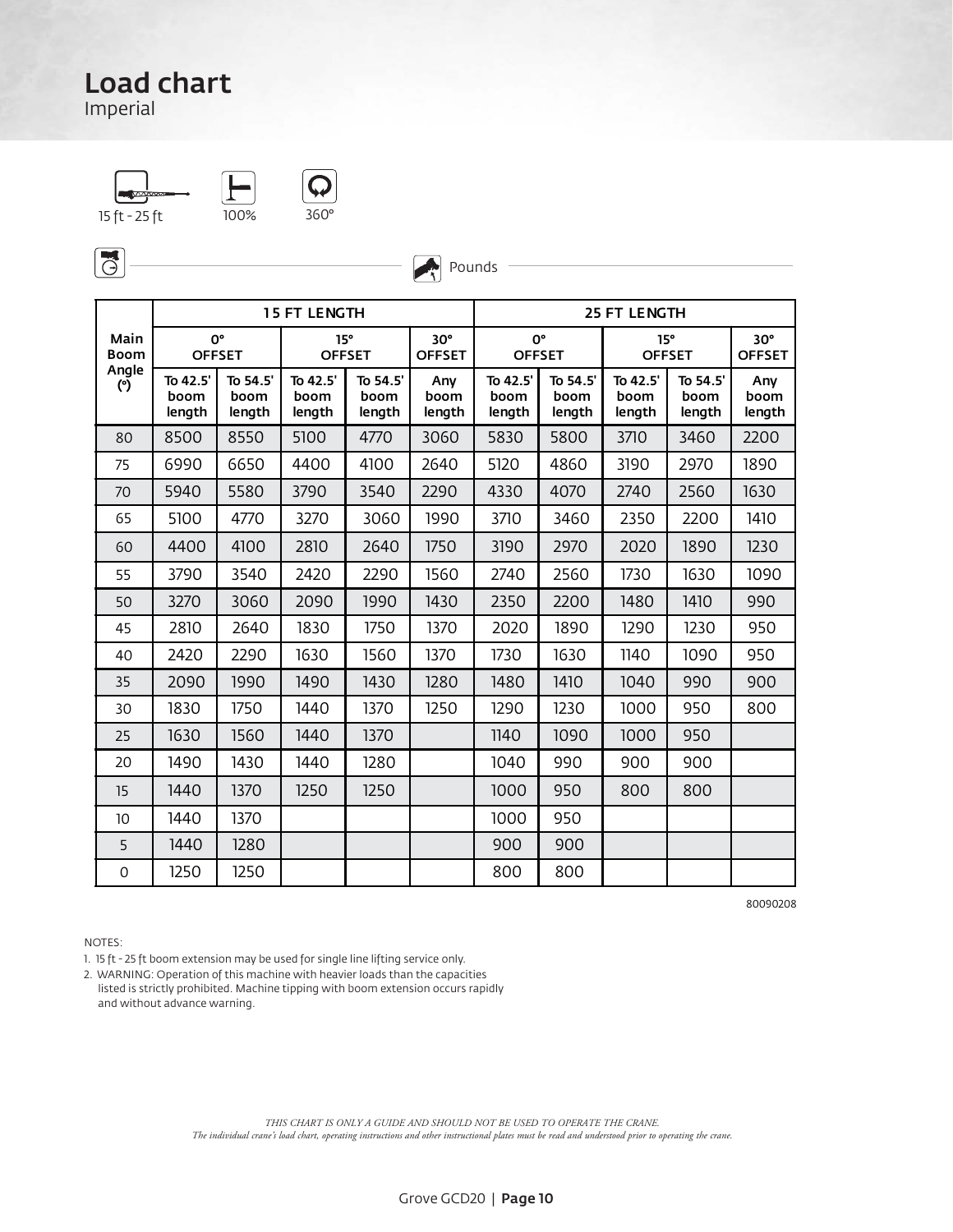#### Load chart Imperial



Pounds

| Radius<br>in Feet | Defined Arc 15°<br><b>Over Front</b> | Stationary<br>360° |
|-------------------|--------------------------------------|--------------------|
| 6                 | 16,000                               | 15,500             |
| 8                 | 14,100                               | 13,550             |
| 10                | 11,250                               | 10,800             |
| 12                | 9860                                 | 8880               |
| 14                | 8700                                 | 7420               |
| 15                | 8190                                 | 6800               |
| 16                | 7720                                 | 6350               |
| 18                | 6890                                 | 5890               |
| 20                | 6180                                 | 5070               |
| 22                | 5570                                 | 4370               |
| 24                | 4990                                 | 3760               |
| 26                | 4460                                 | 3250               |
| 27                | 4220                                 | 3010               |
| 28                | 4100                                 | 2810               |
| 30                | 3680                                 | 2690               |
| 32                | 3300                                 | 2580               |
| 34                | 2950                                 | 2130               |
| 36                | 2640                                 | 1890               |
| 38                | 2350                                 | 1650               |
| 39                | 2220                                 | 1540               |
| 40                | 2160                                 | 1420               |
| 42                | 2110                                 | 1300               |
| 44                | 1910                                 | 1170               |
| 46                | 1720                                 | 1030               |
| 48                | 1550                                 | 900                |
| 51                | 1310                                 | 730                |

1. Capacities are in pounds and do not exceed 75% of tipping loads as determined by test in accordance with SAE J765.  $\overline{a}$ 

- 2. Capacities are applicable to machines equipped with 12.00R20 at 130 psi cold inflation pressure.
- 3. Capacities are applicable only with machine on a smooth, level and firm surface.
- 4. Defined Arc Over front includes 15° on either side of longitudinal centerline of machine.
- 5. All rubber lifting depends on proper tire inflation, capacity and condition. Capacities must be reduced for lower tire inflation pressures. Damaged tires are hazardous to safe operation of crane.

6. For pick and carry operation, the boom, using the shortest practical boom length, must be centered over front of machine. Maximum speed is 2.5 mph.

7. On rubber lifting with boom extension not permitted.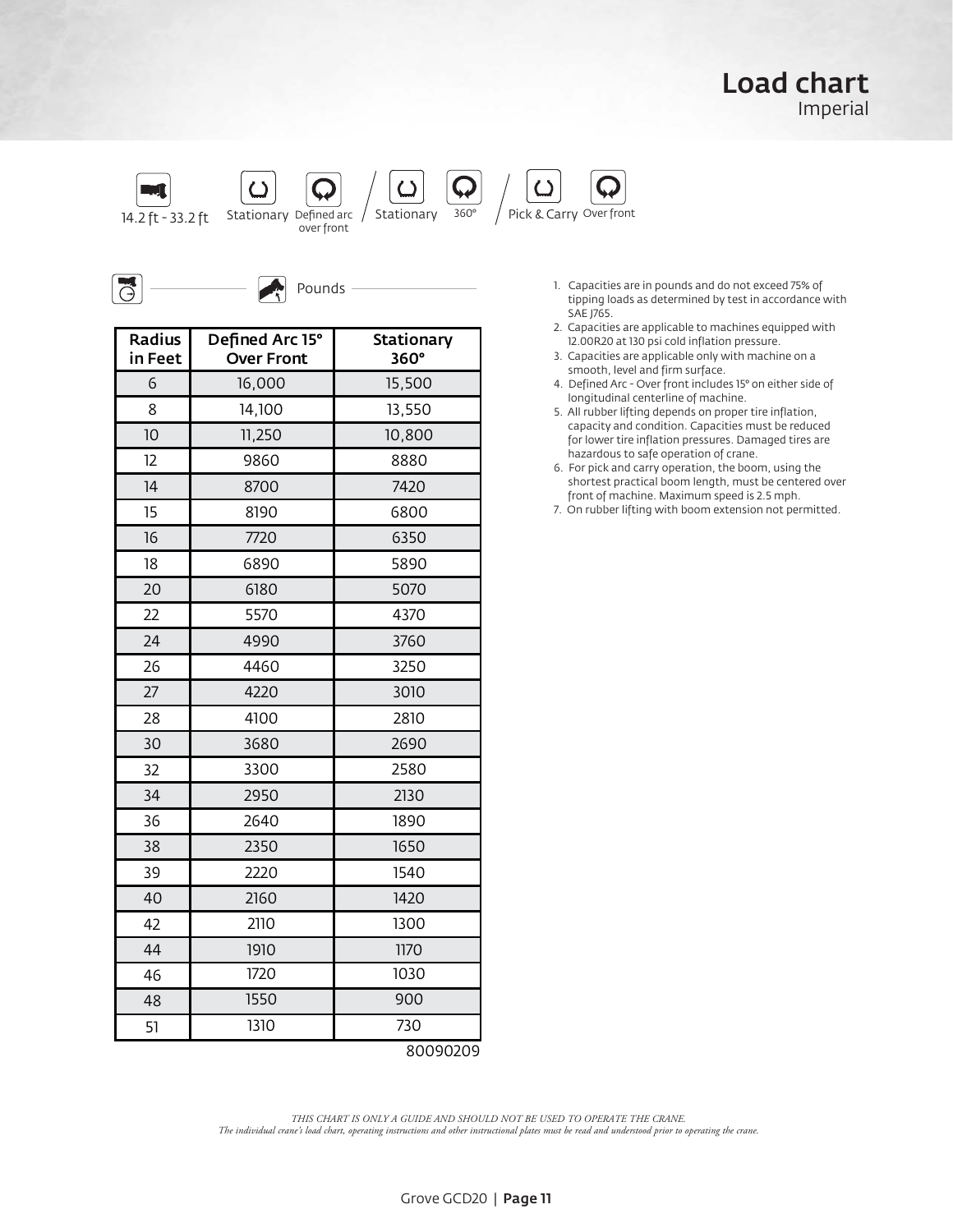Working range Metric

BOOM AND EXTENSION LENGTH IN METERS

BOOM AND EXTENSION LENGTH IN METERS

1,8 0,6 0,6 1,8 3,0 4,3 5,5 6,7 7,9 9,1 10,4 11,6 12,8 14,0 15,2 16,5 17,7 18,9 20,1 21,3 22,6 23,8 25,0<br>\_ 1,2 0 1,2 2,4 3,7 4,9 6,1 7,3 8,5 9,8 11,0 12,2 13,4 14,6 15,8 17,1 18,3 19,  $126,8$ 26,8  $5 \text{ m}$  BOOM<br>ITH 7,6 m JIB 26,2 26,2 WITH 7,6 m JIB m BOOM 25,6 25,6 25,0 25,0 24,4 24,4  $\overline{6}$ 16,6 m BOOM 16,6<br>M WITH 4,6 m JIB WITI ≷ َ⊴ 23,8 23,8 23,2 23,2 i 16,6 m BOOM<br>WITH 4,6 m JIB<br>WITH 4,6 m JIB 22,6 22,6 21,9 21,9 21,3 21,3  $20.7$ 20,7 20,1 20,1 19,5 19,5 18,9 18,9 **BOOM** 18,3 18,3 16,6 m BOO 17,7 17,7 17,1 E 17,1  $\overline{6}$ 16,5 16,5 ⊣  $80'$  75° 70 <u>َی</u> 15,8 15,8 15,2 15,2 m BOOM 65˚ 14,6 14,6 5,6 m BOOM 9,3 m BOOM 13,0 m BOO 60˚ 14,0 14,0 55˚ 13,4 13,4  $13,01$ 12,8 50˚ 12,8 12,2 12,2 45˚ 11,6 11,6 40˚ 11,0 **BOOM** 11,0 10,4 10,4 35˚ 9,8 9,8  $9,3 \text{ m}$ 9,1 30˚ 9,1 8,5 8,5 25˚ 7,9 7,9 鯵 7,3 7,3 20˚ 6,7 6,7 m BOOM  $\mathcal{L}$ 6,1 6,1 15˚ 5,5 5,5 4,9 4,9 10˚ 5,6 4,3 4,3 3,7 3,7 5˚ ╈ 3,0 3,0 0˚ 2,4 2,4 ₹Γ 1,8 1,8 ටෙ 1,2 1,2 ৯ இர 0,6  $\odot$ 0,6 ە ك  $\Omega$ 1,2 0 1,2 2,4 3,7 4,9 6,1 7,3 8,5 9,8 11,0 12,2 13,4 14,6 15,8 17,1 18,3 19,5 20,7 21,9 23,2 24,4 1,8 0,6 0,6 1,8 3,0 4,3 5,5 6,7 7,9 9,1 10,4 11,6 12,8 14,0 15,2 16,5 17,7 18,9 20,1 21,3 22,6 23,8 25,0

(BOOM DEFLECTION NOT SHOWN)

OPERATING RADIUS IN METERS FROM AXIS OF ROTATION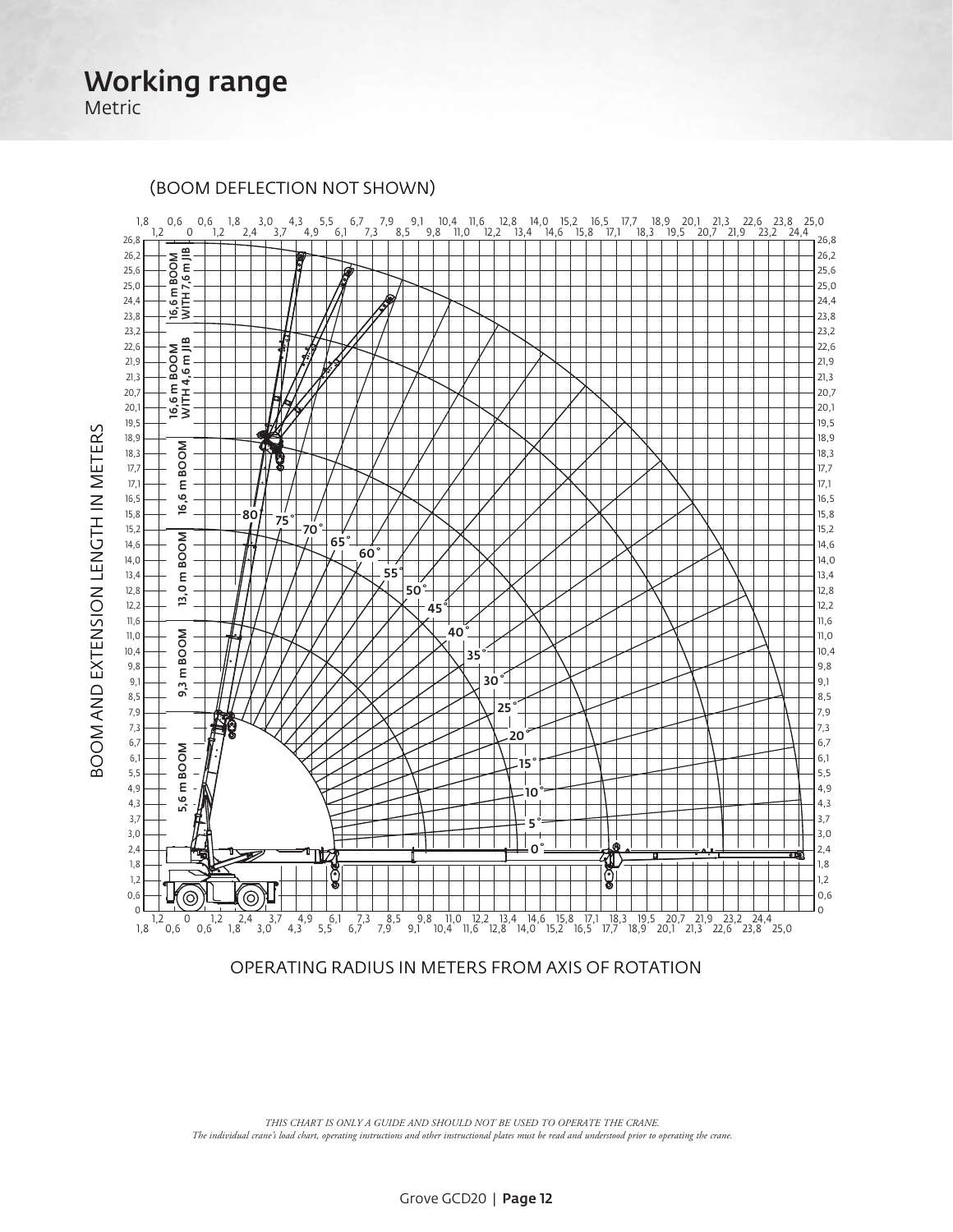### Load chart Metric

| $5.6 m - 16.6 m$ | 100% (360°) | 0% (front/rear $\pm$<br>15° defined arc) |
|------------------|-------------|------------------------------------------|

 $\Gamma$  outrigation over  $\Gamma$ 

| ि Pounds<br>∱<br>$\bigodot$ |                   |                            |                 |                          |  |  |  |  |
|-----------------------------|-------------------|----------------------------|-----------------|--------------------------|--|--|--|--|
| Radius                      |                   | Main Boom Length in meters |                 |                          |  |  |  |  |
| in meters                   | 5,6               | 9,3                        | 13,0            | 16,6                     |  |  |  |  |
| 2                           | 18000<br>(63)     | 10875<br>(74, 5)           |                 |                          |  |  |  |  |
| 2,4                         | 15 3 5 0<br>(58)  | 10875<br>(71, 5)           | 10725<br>(78)   |                          |  |  |  |  |
| 3                           | 13 650<br>(50)    | 10875<br>(67, 5)           | 9775<br>(75)    | 7620<br>(79)             |  |  |  |  |
| 3,7                         | 12200             | 10875                      | 9000            | 6960                     |  |  |  |  |
| 4,3                         | (38, 5)<br>10 375 | (62, 5)<br>10875           | (71, 5)<br>8185 | (76, 5)<br>6395          |  |  |  |  |
| 4,6                         | (24, 5)<br>8570   | (58, 5)<br>10200           | (69)<br>7820    | (74, 5)<br>6120          |  |  |  |  |
|                             | (0)               | (56)                       | (67, 5)         | (73, 5)                  |  |  |  |  |
| 4,9                         |                   | 9525<br>(53, 5)            | 7505<br>(66)    | 5895<br>(72, 5)          |  |  |  |  |
| 5,5                         |                   | 8365<br>(49)               | 6915<br>(63)    | 5485<br>(70)             |  |  |  |  |
| 6,1                         |                   | 7390<br>(43, 5)            | 6460<br>(60)    | 5100<br>(68)             |  |  |  |  |
| 6,7                         |                   | 6360<br>(37)               | 6030<br>(56, 5) | 4785<br>(65, 5)          |  |  |  |  |
| 7,3                         |                   | 5560<br>(29, 5)            | 5555<br>(53)    | 4505<br>(63)             |  |  |  |  |
| 7,9                         |                   | 4905<br>(19,5)             | 4905<br>(49, 5) | 4255<br>(61)             |  |  |  |  |
| 8,2                         |                   | 4610<br>(0)                | 4630<br>(47, 5) | 4135<br>(59, 5)          |  |  |  |  |
| 8,5                         |                   |                            | 4380<br>(46)    | 4025                     |  |  |  |  |
| 9,1                         |                   |                            | 3940            | (58, 5)<br>3820          |  |  |  |  |
|                             |                   |                            | (41, 5)         | (56)                     |  |  |  |  |
| 9,8                         |                   |                            | 3510<br>(36, 5) | 3625<br>(52, 5)          |  |  |  |  |
| 10,4                        |                   |                            | 3200<br>(31)    | 3300<br>(50)             |  |  |  |  |
| $\Pi, 0$                    |                   |                            | 2930<br>(25)    | 3020<br>(47)             |  |  |  |  |
| 11,6                        |                   |                            | 2690<br>(15, 5) | 2780<br>(44)             |  |  |  |  |
| 11,9                        |                   |                            | 2590<br>(0)     | 2670<br>(42, 5)          |  |  |  |  |
| 12,2                        |                   |                            |                 | 2565<br>(40, 5)          |  |  |  |  |
| 12,8                        |                   |                            |                 | 23/0<br>(37)             |  |  |  |  |
| 13,4                        |                   |                            |                 | 2200<br>(33)             |  |  |  |  |
| 14,0                        |                   |                            |                 | 2045<br>(28,5)           |  |  |  |  |
| 14,6                        |                   |                            |                 | 1905<br>(23)             |  |  |  |  |
| 15,5                        |                   |                            |                 | $\overline{1715}$<br>(0) |  |  |  |  |

NOTE: ( ) Boom angles are in degrees. 80093261 THIS CHART IS ONLY A GUIDE AND SHOULD NOT BE USED TO OPERATE THE CRANE.<br>The individual crane's load chart, operating instructions and other instructional plates must be read and understood prior to operating the crane.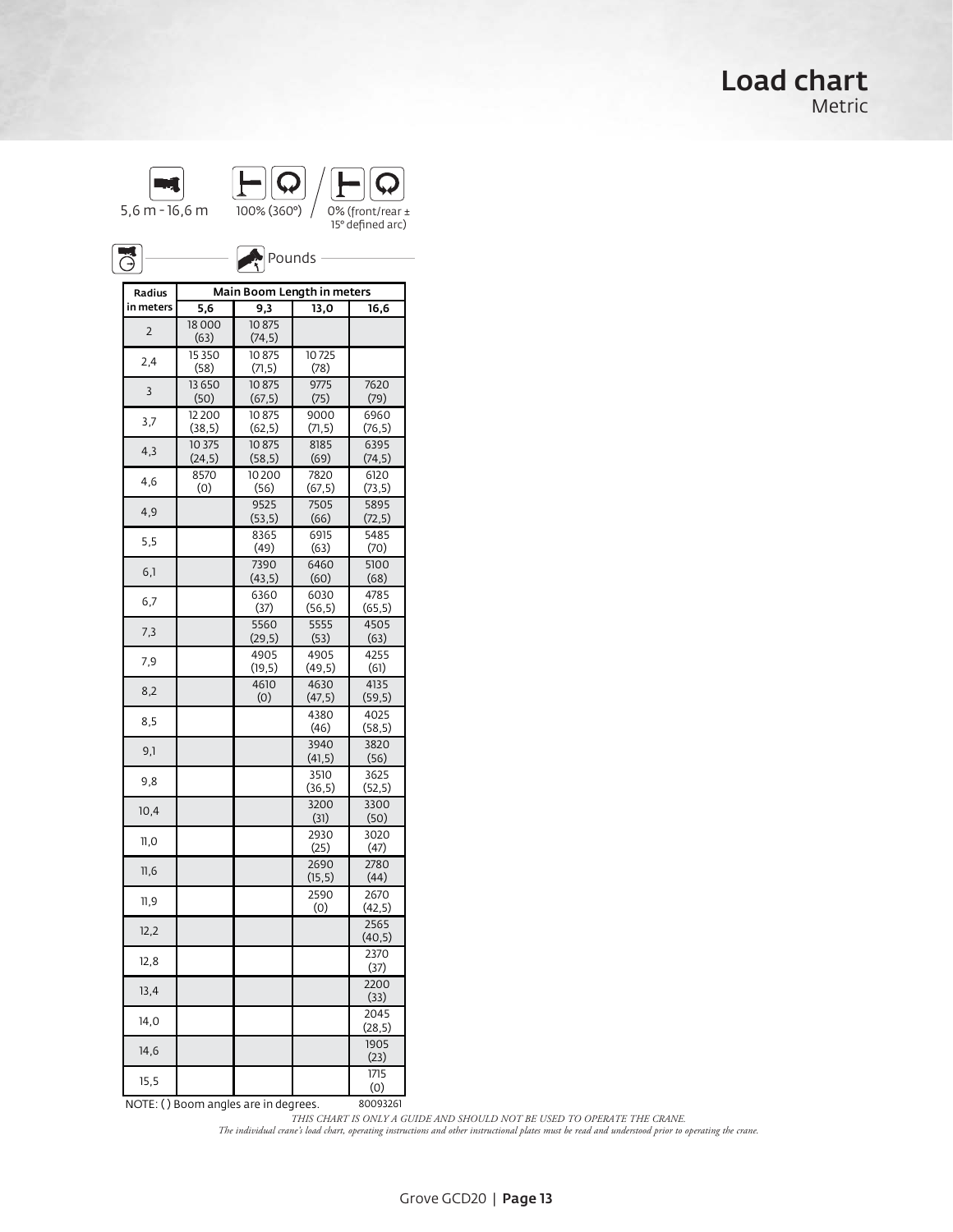Metric

4,6 m 100% 360°  $\overline{200\%}$   $\overline{360\degree}$ 



 $\sqrt{3}$ 

|                             |                             |                             | ىت                          |                             |                 |
|-----------------------------|-----------------------------|-----------------------------|-----------------------------|-----------------------------|-----------------|
| Main                        | 0° OFFSET                   |                             | 15° OFFSET                  |                             | 30° OFFSET      |
| <b>Boom</b><br>Angle<br>(°) | To 13.0 m<br>boom<br>length | To 16.6 m<br>boom<br>length | To 13.0 m<br>boom<br>length | To 16.6 m<br>boom<br>length | Any boom length |
| 75                          | 4215                        | 2945                        | 3355                        | 2560                        | 1585            |
| 70                          | 3875                        | 2765                        | 3150                        | 1970                        | 1270            |
| 65                          | 3605                        | 2765                        | 2945                        | 1720                        | 1065            |
| 60                          | 3355                        | 2560                        | 2425                        | 1585                        | 975             |
| 55                          | 3150                        | 1970                        | 2060                        | 1270                        | 860             |
| 50                          | 2945                        | 1720                        | 1835                        | 1065                        | 790             |
| 45                          | 2425                        | 1585                        | 1565                        | 975                         | 760             |
| 40                          | 2060                        | 1270                        | 1495                        | 860                         | 700             |
| 35                          | 1835                        | 1065                        | 1425                        | 790                         |                 |
| 30                          | 1565                        | 975                         | 1360                        | 760                         |                 |
| 25                          | 1495                        | 860                         | 1270                        | 700                         |                 |
| 20                          | 1425                        | 790                         |                             |                             |                 |
| 15                          | 1360                        | 760                         |                             |                             |                 |
| 10                          | 1270                        | 700                         |                             |                             |                 |

**Pounds** 

NOTES:

1. 4,6 m boom extension may be used for single line lifting service only.

2. WARNING: Operation of this machine with heavier loads than the capacities listed is strictly prohibited. Machine tipping with boom extension occurs rapidly and without advance warning.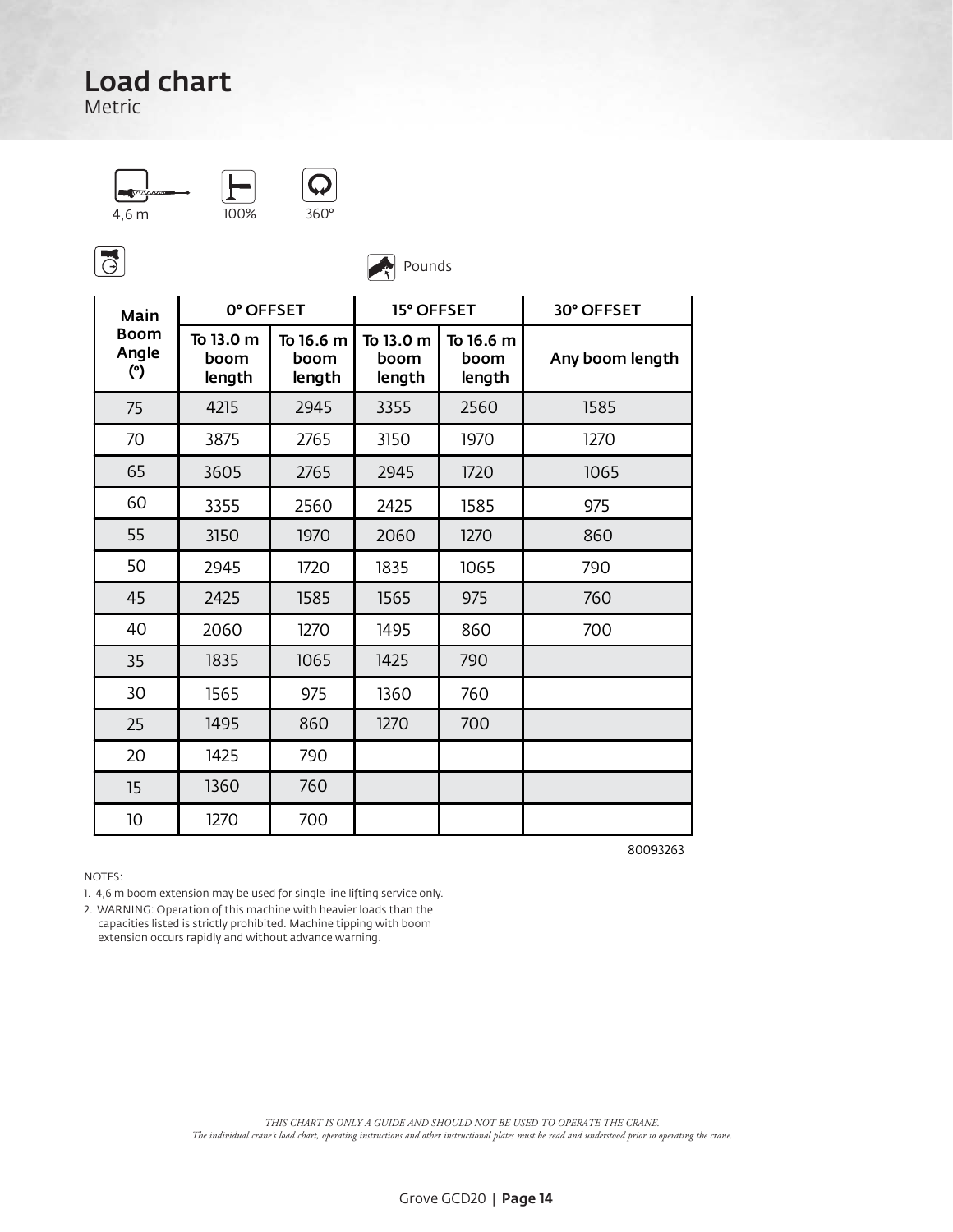



 $\overline{\mathbb{G}}$ 



Pounds

|                     | 4,6 m LENGTH                |                             |                             |                             |                             |                             |                             | 7,6 m LENGTH                |                             |                               |
|---------------------|-----------------------------|-----------------------------|-----------------------------|-----------------------------|-----------------------------|-----------------------------|-----------------------------|-----------------------------|-----------------------------|-------------------------------|
| Main<br><b>Boom</b> |                             | 0°<br><b>OFFSET</b>         |                             | 15°<br><b>OFFSET</b>        | $30^\circ$<br><b>OFFSET</b> |                             | 0°<br><b>OFFSET</b>         |                             | 15°<br><b>OFFSET</b>        | $30^{\circ}$<br><b>OFFSET</b> |
| Angle<br>(°)        | To 13,0 m<br>boom<br>length | To 16,6 m<br>boom<br>length | To 13,0 m<br>boom<br>length | To 16,6 m<br>boom<br>length | Any boom<br>length          | To 13,0 m<br>boom<br>length | To 16,6 m<br>boom<br>length | To 13,0 m<br>boom<br>length | To 16,6 m<br>boom<br>length | Any boom<br>length            |
| 80                  | 3855                        | 3875                        | 2310                        | 2160                        | 1385                        | 2640                        | 2630                        | 1680                        | 1565                        | 995                           |
| 75                  | 3170                        | 3015                        | 1995                        | 1860                        | 1195                        | 2320                        | 2220                        | 1445                        | 1345                        | 855                           |
| 70                  | 2690                        | 2530                        | 1715                        | 1605                        | 1035                        | 1960                        | 1845                        | 1240                        | 1160                        | 735                           |
| 65                  | 2310                        | 2160                        | 1480                        | 1385                        | 900                         | 1680                        | 1565                        | 1065                        | 995                         | 640                           |
| 60                  | 1995                        | 1860                        | 1275                        | 1195                        | 790                         | 1445                        | 1345                        | 915                         | 855                         | 555                           |
| 55                  | 1715                        | 1605                        | 1095                        | 1035                        | 705                         | 1240                        | 1160                        | 785                         | 735                         | 490                           |
| 50                  | 1480                        | 1385                        | 945                         | 900                         | 645                         | 1065                        | 995                         | 670                         | 640                         | 445                           |
| 45                  | 1275                        | 1195                        | 830                         | 790                         | 620                         | 915                         | 855                         | 585                         | 555                         | 430                           |
| 40                  | 1095                        | 1035                        | 735                         | 705                         | 620                         | 785                         | 735                         | 515                         | 490                         | 430                           |
| 35                  | 945                         | 900                         | 675                         | 645                         | 580                         | 670                         | 640                         | 470                         | 445                         | 405                           |
| 30                  | 830                         | 790                         | 650                         | 620                         | 565                         | 585                         | 555                         | 450                         | 430                         | 360                           |
| 25                  | 735                         | 705                         | 650                         | 620                         | ---                         | 515                         | 490                         | 450                         | 430                         | $---$                         |
| 20                  | 675                         | 645                         | 650                         | 580                         | ---                         | 470                         | 445                         | 405                         | 405                         | ---                           |
| 15                  | 650                         | 620                         | 565                         | 565                         | ---                         | 450                         | 430                         | 360                         | 360                         | ---                           |
| 10                  | 650                         | 620                         | ---                         | ---                         | ---                         | 450                         | 430                         | $---$                       | $---$                       |                               |
| 5                   | 650                         | 580                         | ---                         | ---                         | ---                         | 405                         | 405                         | $---$                       | ---                         | ---                           |
| $\overline{0}$      | 565                         | 565                         | ---                         | ---                         |                             | 360                         | 360                         | ---                         | ---                         | ---                           |

80093264

NOTES:

1. 4,6 m - 7,6 m boom extension may be used for single line lifting service only.

2. WARNING: Operation of this machine with heavier loads than the capacities listed is strictly prohibited. Machine tipping with boom extension occurs rapidly and without advance warning.